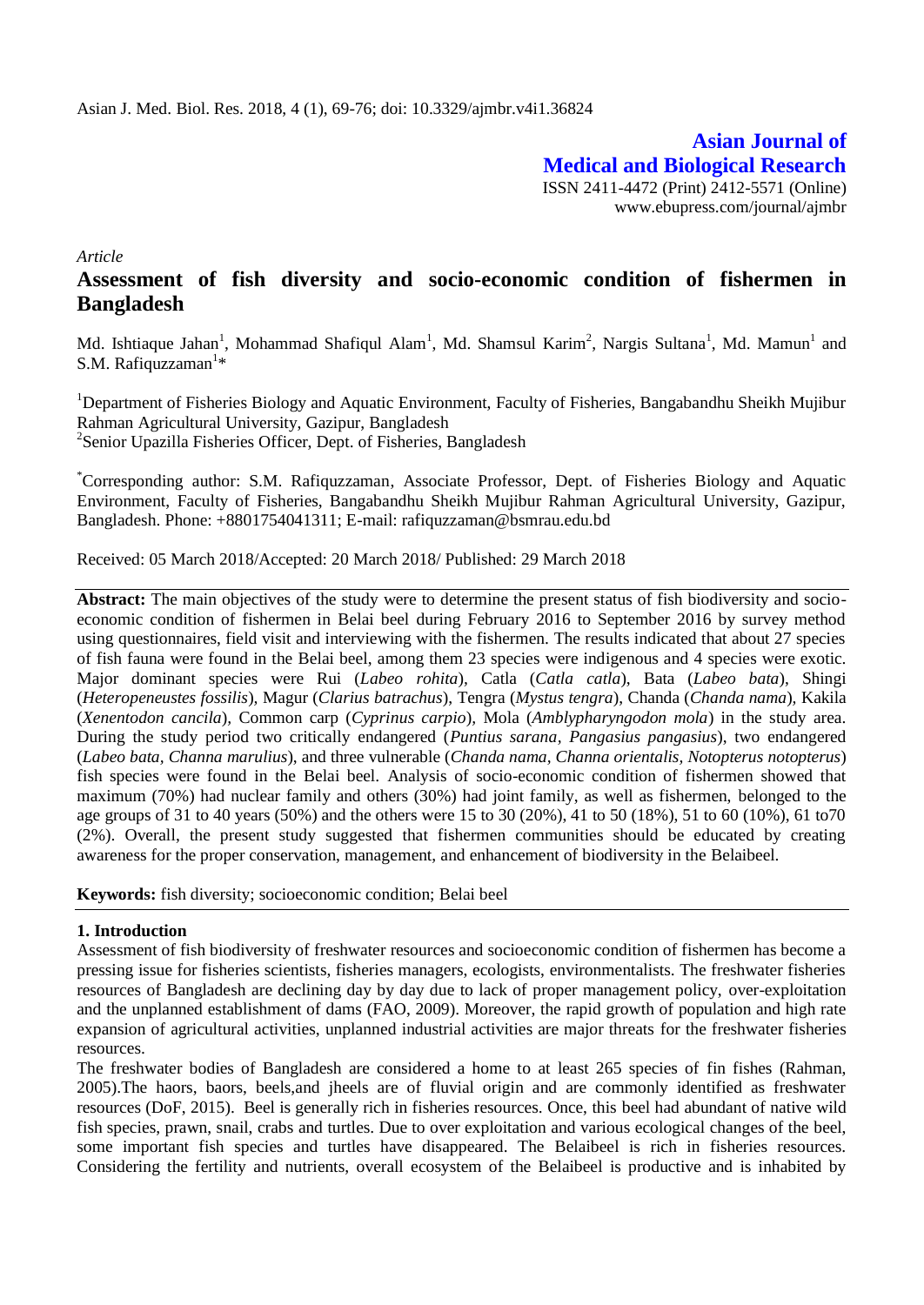Asian J. Med. Biol. Res. **2018**, 4 (1)

diversified fauna. The abundance of small native fishes has been declined due to overfishing and deterioration of natural habitat.

Freshwater resources play an important role in the socio-economic development of the country. Recently, this sector is providing opportunities for economic as well as social upliftment. Fisheries sector has already been well-known as a vital income and employment-generating sector in Bangladesh, cheap sources of healthy food for the population of the country. Fish supplements to about 60% of our daily animal protein intake. More than 11% of the population is dependent directly and indirectly on the fisheries for their living (DoF, 2015).

Owing to massive loss in aquatic biodiversity of freshwater resources, a well-planned and systematic study is required to assess the present status of biodiversity in the Belaibeel of Bangladesh with a view to take an appropriate action to preserve and manage the aquatic fauna. The present study focuses on the abundance, species combination, and related aspects of the Belaibeel. Many fishermen are involved in this beel for their livelihoods. No research has been done before in this beel. The present research was conducted to determine the fish biodiversity, and socio-economic conditions of the fishermen of the Belaibeel at Gazipur district in Bangladesh.

# **2. Materials and Methods**

# **2.1. Study area and period**

The area of Belai beel is about 8 sq km with an average depth of 9 ft which is located at Kaliganj upazilla of Gazipur district (Figure 1). This study was conducted from February 2016 to September 2016.

# **2.2. Collection of data**

Data were collected by using two methods: (a) Questionnaire survey (b) Physical observation. Data was collected by personal interviews through questionnaire. Forty fishermen were selected through random sampling. The primary data were assembled through field survey at the village level by using a well structural questionnaire. Data were collected both by physically observation and interview with fishermen at house, field, fishing place and market.

To collect the detail information about the socio-economic conditions of fishermen, several parameters were used like age groups, education level, earners dependent ration etc.

#### **3. Results and Discussion**

#### **3.1. Analysis of fish biodiversity**

There are about 27 species of fish fauna found in the Belaibeel under 11 families, among them 23 species were indigenous and 4 species were exotic (Table 1). Some of them are common, less common and vulnerable. Among them the major dominant species are Bata (*Labeo bata*), Shingi (*Heteropeneustes fossilis*)*,* Tengra (*Mystus tengra*)*,* Chanda (*Chanda nama*)*,* Kakila (*Xenentodon cancila*)*,* Bele (*Glossogobius giuris*)*,* Rui (*Labeo rohita*), Common carp (*Cyprinus carpio*)*,* Mola (*Amblypharyngodon mola*), Katol (*Catla catla*),Taki (*Channa punctatus*),Tilapia (*Oreochromis mossumbicus*), Gachua (*Channa orientalis*), Magur (*Clarius batrachus*)*,*  Deshisharputi (*Puntius sarana*)*,* Boal (*Wallago attu*), and Pangus (*Pangasius pangasius*) were found during the study period. The exotic fish species were Common carp (*Cyprinus carpio*), Nilotica (*Oreochromis niloticus*), Tilapia (*O. mossambicus*) and Pangus (*Pangasius pangasius*)*.* A total 7 threatened fish species were recorded according to IUCN (2003) redlist of Bangladesh which is concurred with some other studies (Joadder, 2008b; Imteazzaman and Galib, 2013).

#### **3.2. Analysis of different fish groups**

Fish groups that have been found are Cat fish, Carp, Snakehead, Perch-like, Molacarpet, Barb, Featherback, Beel shad, Elongate glass perchlet and Freshwater garfish. Among them 8 species were Catfish (30%), 5 species are found under Carp (19%), 4 species were Snakehead (15%), 3 species under Perch-like (10%), 2 species were Molacarpet (7%), 1 species under Barb (4%), Featherback (4%), Beelshad (4%), Freshwater Garfish (4%) and Elongate glass perchlet (4%, Table 1 and Figure 2). This result is similar to other earlier studies (Rahman, 2000).

# **3.3. Status of threatened fish species in the Belaibeel**

IUCN (2003) declared 54 fish species are threatened. Seven threatened fish species were found in the Belaibeel during the study period. Among them 5 species (*Puntius sarana, Pangasius pangasius, L. bata, Chanda nama, Channa orientalis)* were found to be available and 2 species (*Notopterus notopterus*, *Channa marulius)* rarely available.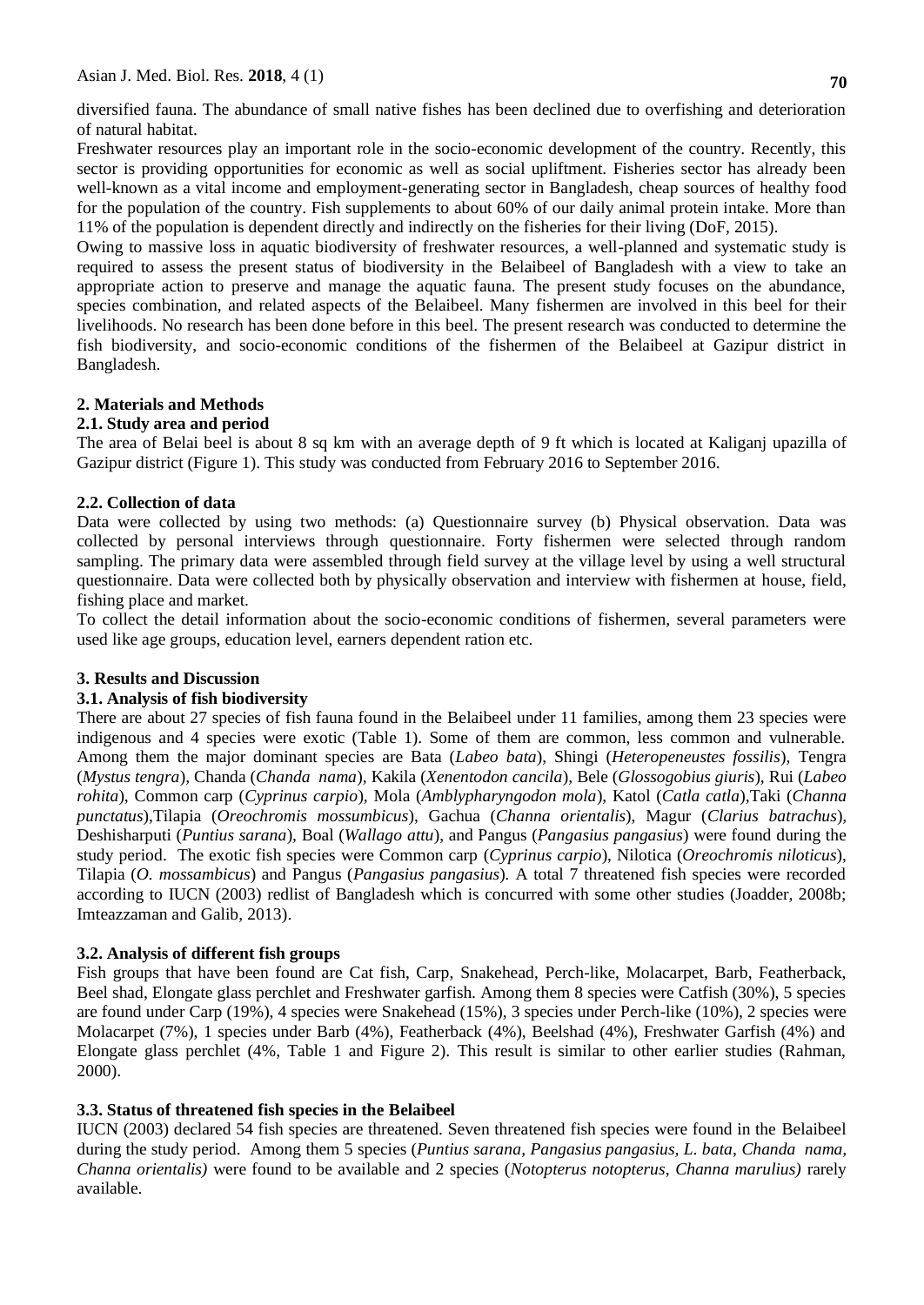#### **3.4. Socio-economic condition of the fishermen in the Belai beel**

A total of forty fishermen living at Jelepara were interviewed from various places like house, fishing place, market, and field etc. Wide ranges of indicator were collected in various aspects of socio-economic characteristics.

#### **3.5. Analysis of age group**

According to Figure 3, 20%, 50%, 18%, 10%, 2%, 0% of fishermen were belonged to age group of 15-30, 31- 40, 41-50, 51-60, 61-70 and 71-100 years respectively. Result showed that the highest number of fishermen were in between 31-40 age group indicating below middle age group was the dominant in fishing. This result is similar to the other regional studies (Kostori, 2012; Joadder, 2008a).

#### **3.6. Educational status of the fishermen**

The environment of education in the study area was not good enough. In the study area it was found that 15% of the fishermen passed class V, about 30% fishermen can sign only and 45% were illiterate (Figure 4). The present study was similar with Hossain *et al*. (2016), Asif *et al*. (2016).

#### **3.7. School going and dropout children of fishermen**

From the study, it was found that the number of school going children was 2 per house. It was observed that 54% were school dropout boy and 46% were girl. Due to illiteracy, unconsciousness, economic problem, income generating activities, social and other problems, the children of fishermen dropped out from the school (Figure 5).

| Group name              | <b>Local name</b> | <b>English name</b>          | <b>Scientific name</b>      | <b>Status</b> |
|-------------------------|-------------------|------------------------------|-----------------------------|---------------|
| Carp                    | Rui               | Rohu                         | Labeo rohita                | ***           |
|                         | Bata              | Bata labeo                   | Labeo bata                  | ***           |
|                         | Kharsa            | Angra                        | Labeo angra                 | $***$         |
|                         | Katol             | Catla                        | Catla catla                 | ***           |
|                         | Common carp       | Carp                         | Cyprinus carpio             | ***           |
|                         | Taki              | Spotted snakehead            | Channa punctatus            | ***           |
| Snakehead               | Gozar             | Great snakehead              | Channa marulias             | $***$         |
|                         | Shol              | Snakehead murrel             | Channa striata              | **            |
|                         | Gachua            | Walking snakehead            | Channa orientalis           | ***           |
| Molacarpet              | Mola              | Mola carplet                 | Amblypharyngodon mola       | **            |
|                         | Mola              | <b>Indian Carplet</b>        | Amblypharyngodon microlepsi | ***           |
| Cat fish                | Tengra            | Bagrid catfish               | Mystus tengra               | ***           |
|                         | Modhu Pabda       | Pabdah cat fish              | Ompok pabda                 | $\ast$        |
|                         | Shingi            | Stinging catfish             | Heteropeneustes fossilis    | ***           |
|                         | Darkina           | Gangetic scissortail rasbora | Rasbora rasbora             | $\ast$        |
|                         | Boal              | Freshwater shark             | Wallago attu                | ***           |
|                         | Tengra            | Day's mystus                 | Mystus bleekery             | $***$         |
|                         | Pangus            | Yellow tail catfish          | Pangasius pangasius         | ***           |
|                         | Magur             | Magur                        | Chlarius batrachus          | ***           |
| Featherback             | Foli              | Bronge feather back          | Notopterus notopterus       | $***$         |
| Beel shad               | Phul chela        | Finescale razorbelly minnow  | Salmostoma phulo            | ***           |
|                         | Tilapia           | Tilapia                      | Oreochromis mossumbicus     | ***           |
| Perch-like              | <b>Nilotica</b>   | Nile tilapia                 | Oreochromis niloticus       | ***           |
|                         | Bele              | Tank goby                    | Glossogobius giuris         | ***           |
| Freshwater Garfish      | Kakila            | Freshwater garfish           | Xenentodon cancila          | ***           |
| Elongate glass perchlet | Chanda            | Elongate glass perchlet      | Chanda nama                 | ***           |
| Barb                    | Deshisharputi     | Olive barb                   | Puntius sarana              | ***           |

#### **Table 1. Biodiversity status of available fish species in the Belai beel over the study period.**

[\*\*\*available fish species, \*\* less available fish species, and \* vulnerable fish species.]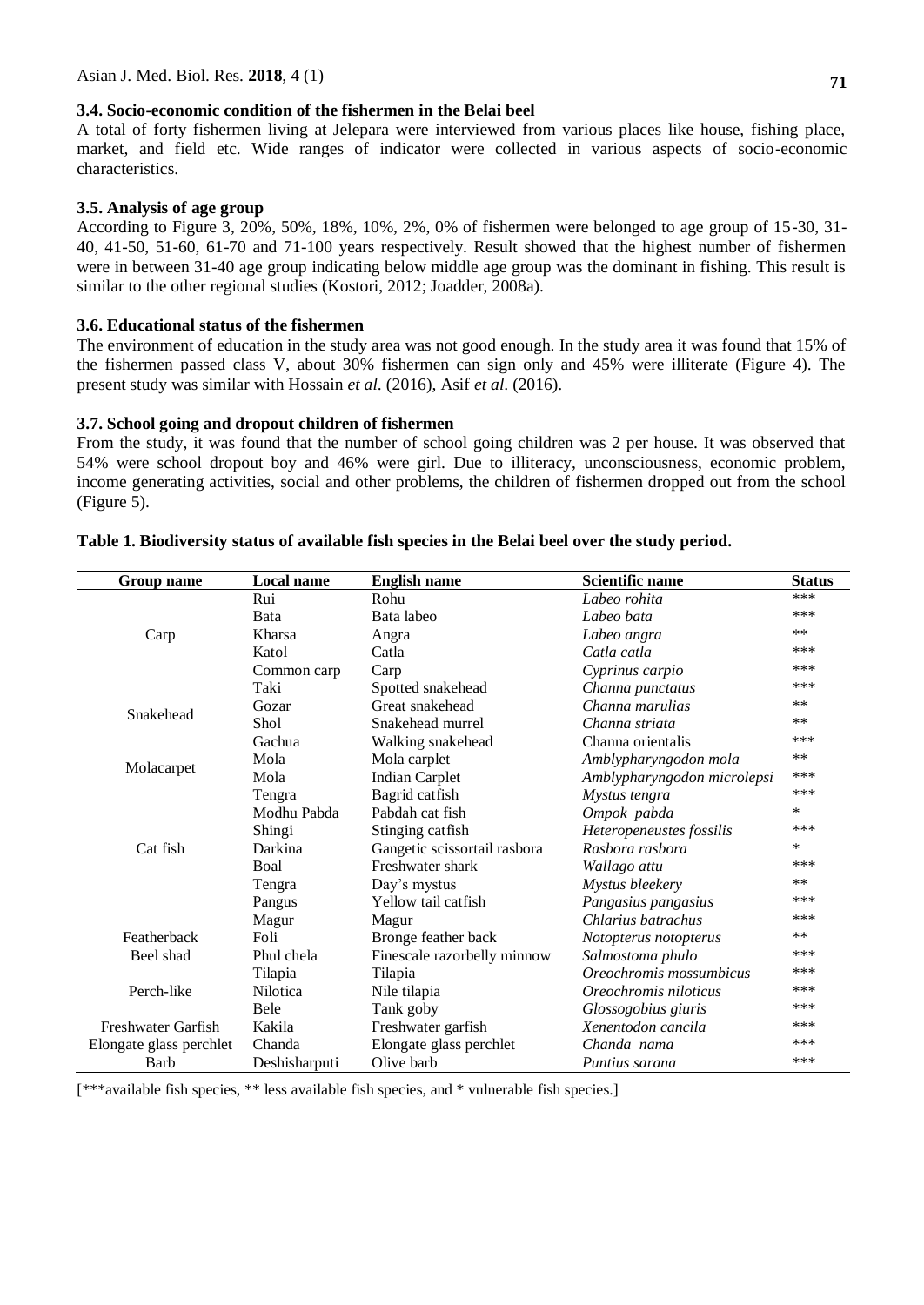#### **Table 2. Earner-dependent ratio.**

|                      | Total Family number (n=40) |                    | <b>Ratio (Earner: Dependent)</b> |
|----------------------|----------------------------|--------------------|----------------------------------|
| <b>Family member</b> | No.                        | Percentage $(\% )$ |                                  |
| Total earners        | 66                         | 30%                | 1:2.3                            |
| Total dependents     | l 54                       | 70%                |                                  |
| Total family members | 220                        | 100%               |                                  |



**Figure 1. Study sites of Belai beel in Gazipur district.**



**Figure 2. Percentage of different fish groups.**



**Figure 3. Age group distribution of fishermen of the Belai beel.**



**Figure 4. Educational status of the studied fishermen of the Belai beel.**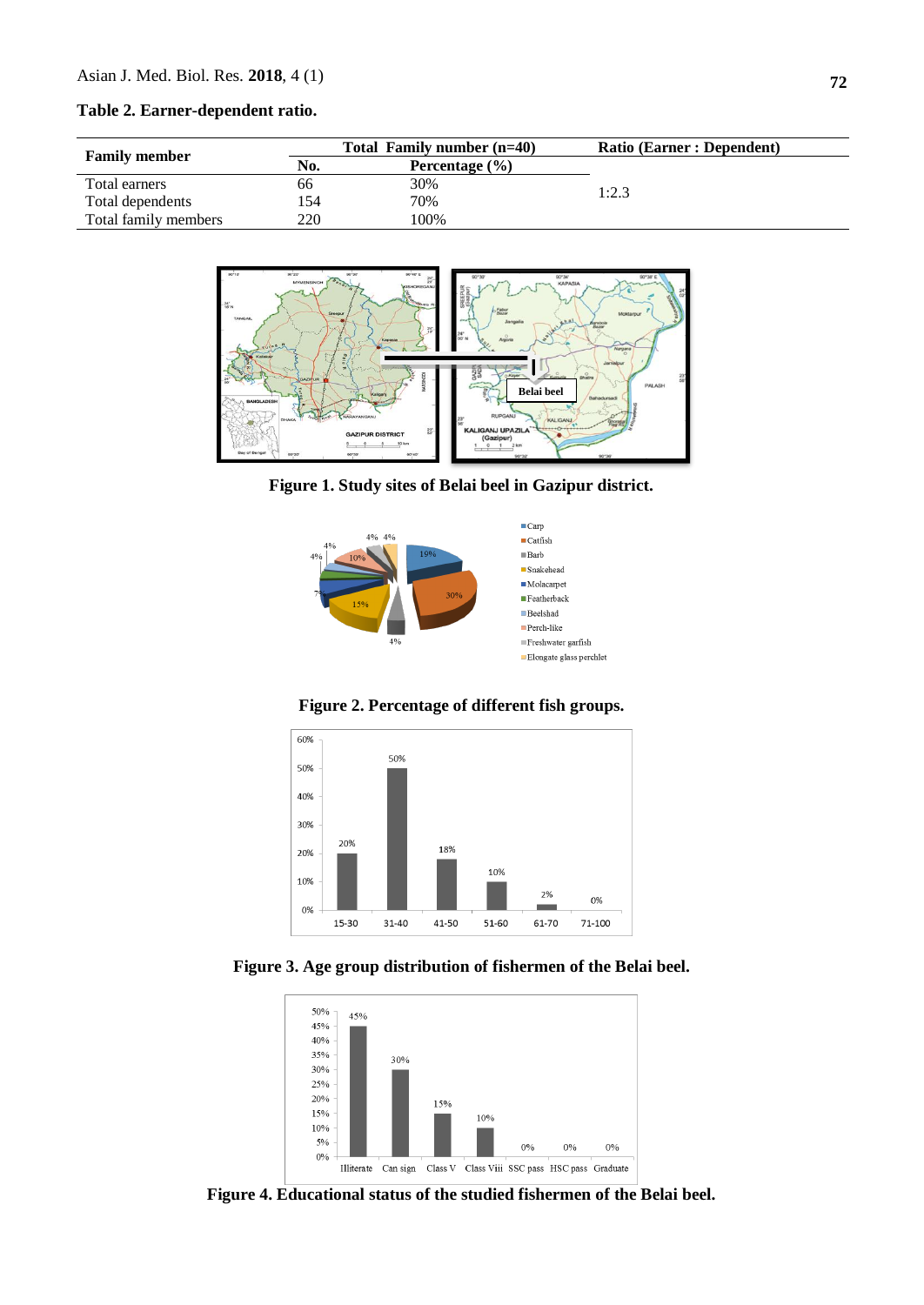

#### **Figure 5. Reasons for school dropout children of the studied fishermen of the Belai beel.**



**Figure 6. Yearly income status of the fishermen of the Belai beel.**



**Figure7. Occupational status of fishermen of the study area.**



**Figure 8. The sanitation status of the fishermen of the Belai beel.**



**Figure 9. The diseases of the fishermen of the study area.**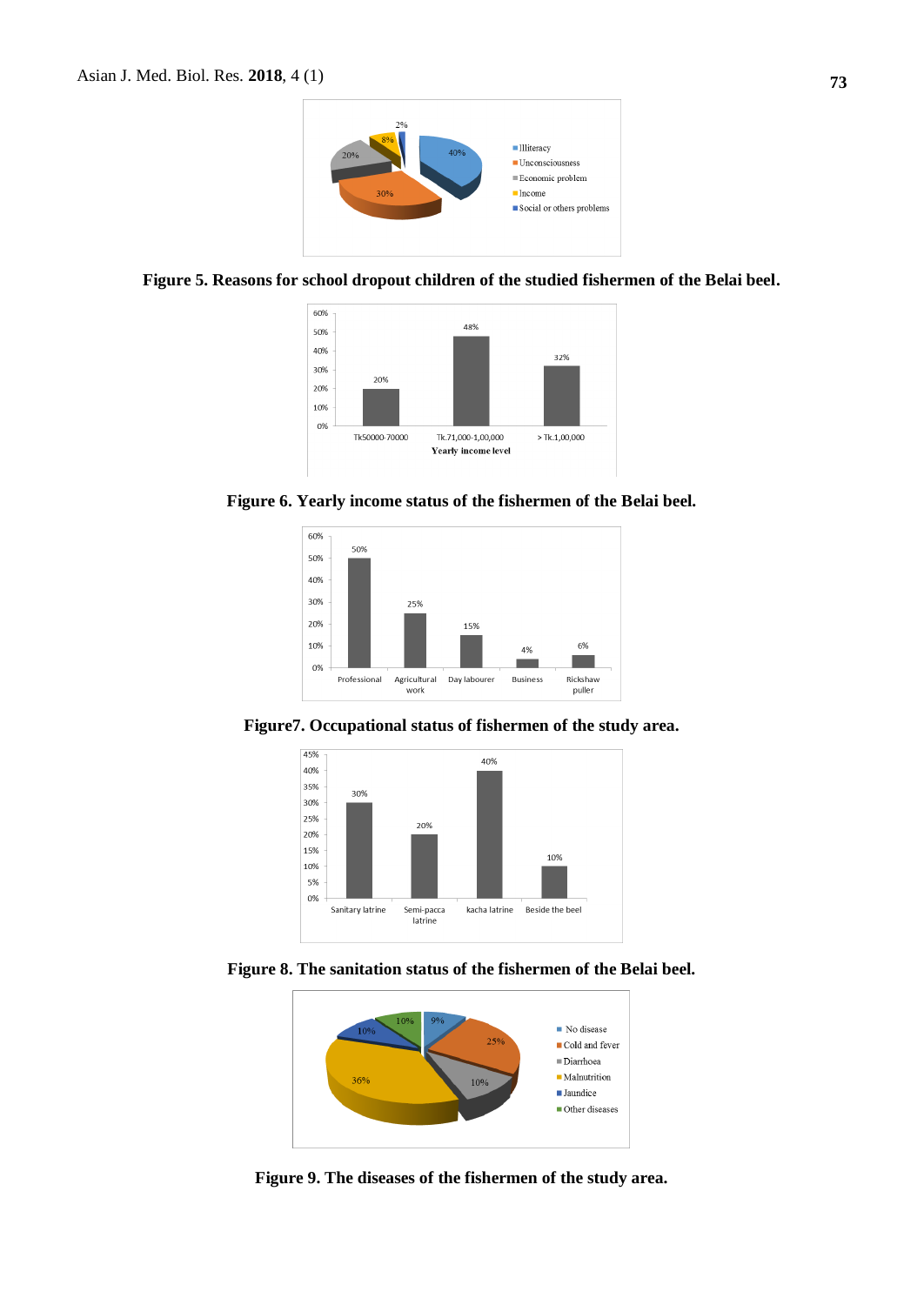

**Figure 10. The nature of treatment taken by the fishermen.**



**Figure 11. Earner-dependent profile of fishermen.**



**Figure 12. The credit system of the fishermen.**



**Figure 13. The land properties of fishermen.**



**Figure 14. The recreational accessories of the fishermen.**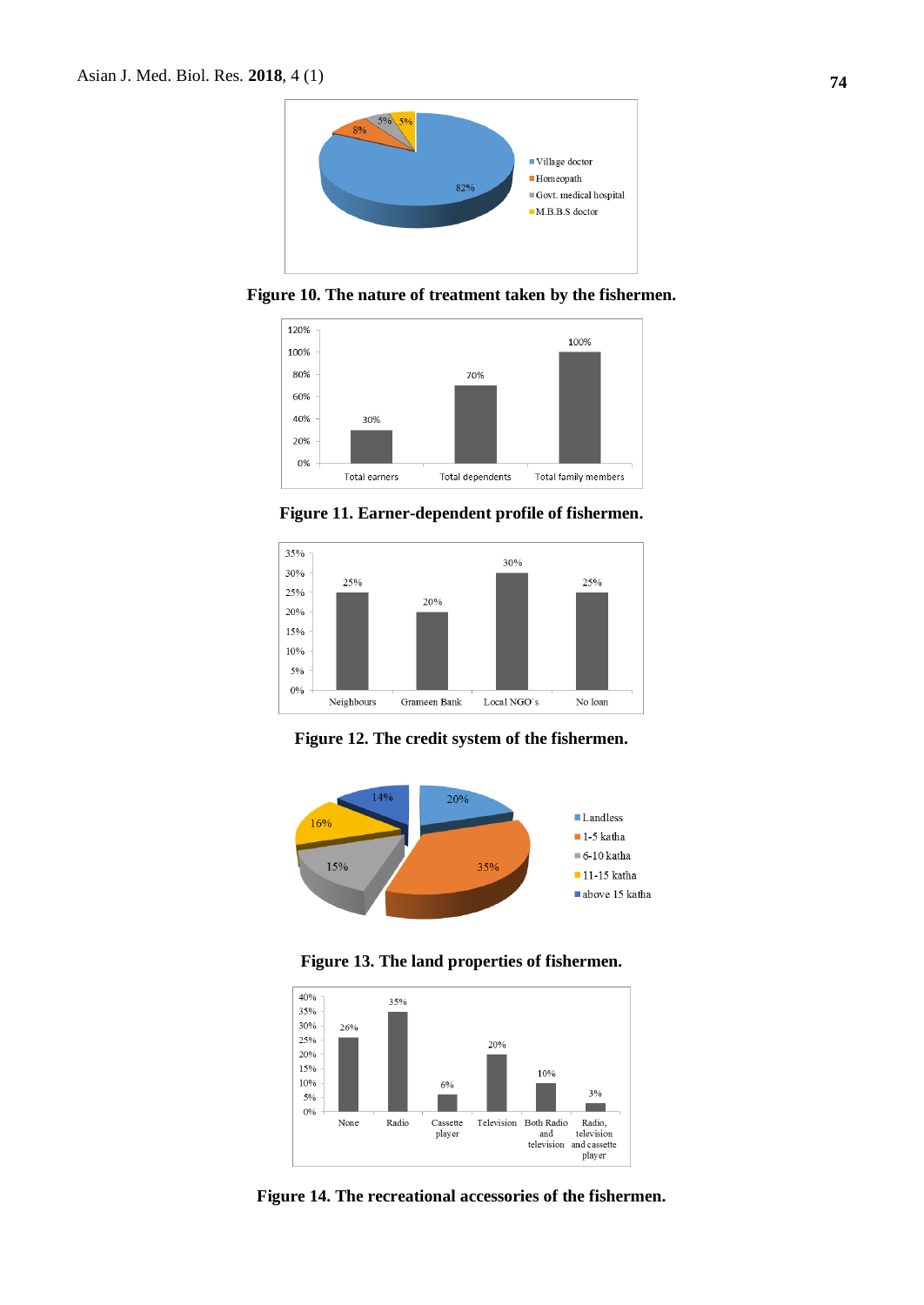#### **3.8. Income and living standard**

The incomes of the fishermen were not so good. The only source of income of fishermen is selling fish. From the interviews, it was found that the highest income of the fishermen from selling fish was Tk. 350/day and the lowest income Tk. 300/day. Moreover, every year many people are getting involved in fishing as a seasonal or part time occupation. As a result, fishing pressure is continuously increasing in this beel. The study showed that 20% fishermen's yearly income was found to be Tk. 50000-70000, 48% fishermen's yearly income was between Tk.71,000-1,00,000 and 32% fishermen's yearly income was found  $>$  Tk.1,00,000 annually (Figure 6). The present study supports the previous studies of Alam (2005) and Dev (2011).

# **3.9. Occupational status of the fisherman**

Among the subsistence fishermen 25% were engaged to agricultural work, 15% were day labourer, 4% were engaged in business, 6% were rickshaw puller. It was found that 50% fishermen were professional, 50% were part time fishermen (Figure 7). This result is similar to the other authors Bhaumik and Saha (1994).

# **3.10. Sanitation**

In the study area 30% fishermen had sanitary latrine for defecation, 20% used semi-pacca latrine and 40% used kacha latrine. However, 10% fishermen do not have any latrine and they defecated beside the bank of the beel and agricultural land (Figure 8).

# **3.11. Disease and treatment**

In the study area, among 40 fishermen, 3(9%) did not suffers from any type of disease for the last six months. However, 10(25%) suffered from cold and fever, 4(10%) suffered from diarrhoea, 15(36%) suffered from malnutrition, 4(10%) suffered from jaundice, 4(10%) suffered from other diseases during the study period (Figure 9).

# **3.12. Nature of disease treatment of the fishermen**

During the survey period of the 40 respondents, 33(82%) fishermen went to village doctor for getting their treatment, 3(8%) took homeopath treatment, 2 (5%) went to Govt. medical hospital and 2 (5%) received treatment from local private practitioner having M.B.B.S (Bachelor of Medicine and Bachelor of Surgery) (Figure 10).

# **3.13. Earners-Dependent ratio and credit operation**

The earning- depending ratio of the fishermen household is 1:2.3 (Table 2 and Figure 11). In the study area it was found that 25% fishermen borrowed money from the neighbours. 20% borrowed money from Grameen Bank by giving mortgage either land or household properties, 30% took loan from local NGO`s (ASA, BRAC etc.) and 25% did not take any loan (Figure 12).

#### **3.14. Landed properties and recreational accessories of the fishermen**

Of the total 40 fishermen 20% was landless, 35% having land between 1-5 katha, 15% having land between 6- 10 katha, 16% having land between 11-15 katha, 14% having land above 15 katha (Figure 13). The fishermen and their children usually enjoy various types of traditional games and sports like Kabadi, Boat race etc. Besides some of the fishermen have various modern electronic and non-electronic accessories for their recreation. Among 40 fishermen some of the fishermen have various modern electronic and non-electronic accessories for their recreation. 26% of the fishermen do not have any electronic accessories, while 35% have only Radio, 6% have cassette player, 20% have only television, 10% have both Radio and television, and 3% have radio, television and cassette player (Figure 14).

# **4. Conclusions**

Freshwater resources are invaluable components of the environment, ecology, resource potential and biodiversity in Bangladesh. They are integral part of the local ecosystem based cultures. The fish production from natural resources sharply depleted in recent years due to indiscriminate fishing. The present study revealed that the Belai beel has 27 fish species but the socioeconomic condition of the fisherman was not good.

Based on the present findings, the following recommendations can be made for overall enhancement of fish biodiversity in the Belai beel like as fish act should be implemented properly, stop the catching of fishes during breeding season and fishermen communities should be educated.